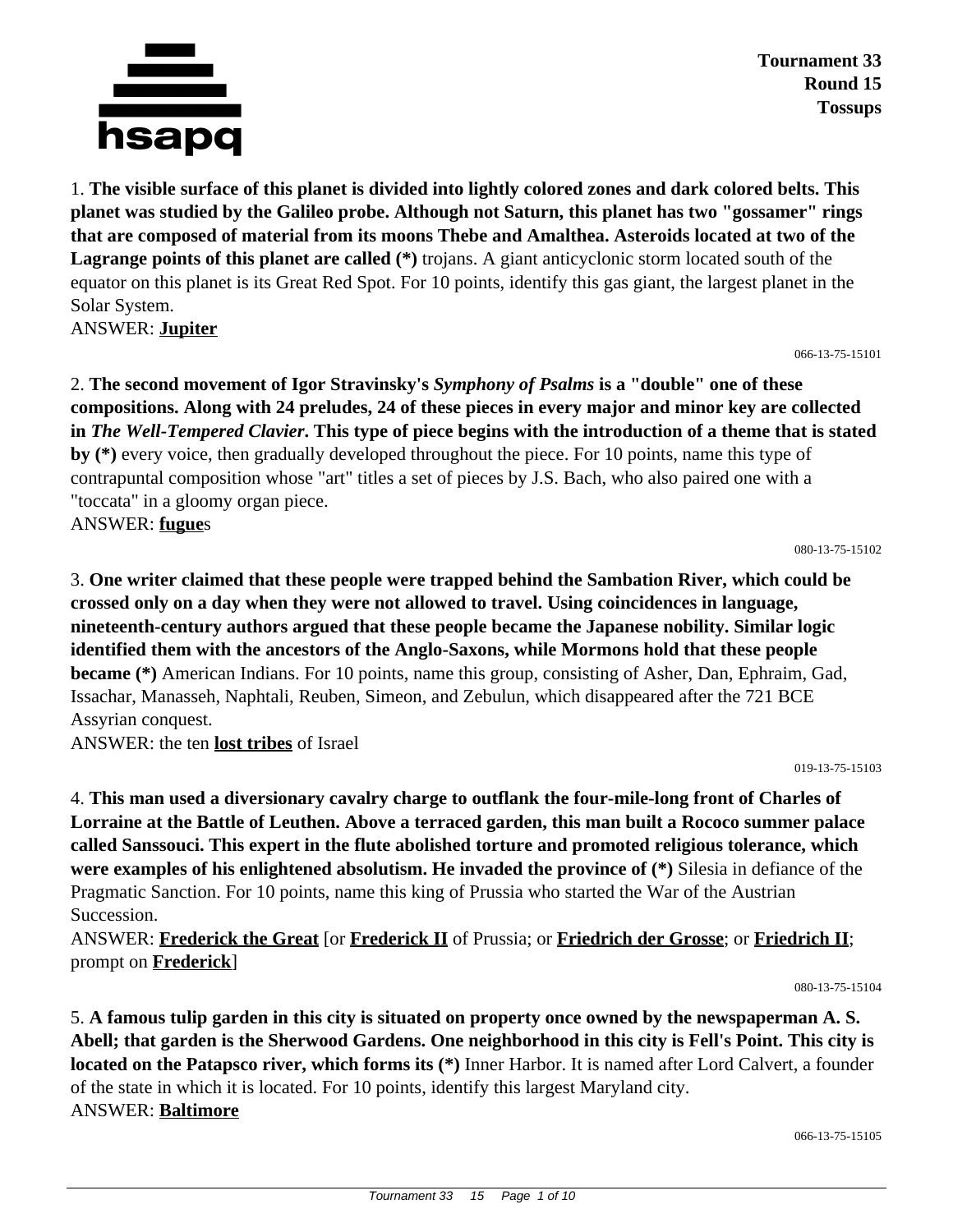6. **This author wrote a story in which Piskaryov pursues a woman who turns out to be a prostitute and Pirogov gets beaten for wooing a smith's wife. This author of "Nevsky Prospect" wrote a comic play about Khlestakov, who gets bribes out of a corrupt town by pretending to be the title official. In a short story by this author, a clerk named (\*)** Akaky Akakievich saves up his money to buy an article of clothing, which is then stolen from him. For 10 points, name this Ukrainian-born author of *The Inspector General* and "The Overcoat."

ANSWER: Nikolai **Gogol** [or Nikolai Vasilyevich **Gogol**]

7. **Kratos, Bia, and Hephaestus are forced to deal with this father of Deucalion, who took Chiron's immortality. In one scheme, this deity wrapped glistening fat around a meatless thighbone. This god's use of a giant fennel stalk inspired the creation of Pandora. This Titan, whose name means "forethought," created (\*)** man from clay and was punished for attempting to aid his creations by stealing fire from the gods. For 10 points, name this Titan who suffered an eagle pecking at his liver after Zeus had him "bound," the brother of Epimetheus.

ANSWER: **Prometheus**

8. **By strengthening an organization originally meant to fight bandits, this leader turned the rurales into an oppressive police force. This man was advised by a group of technocrats called the cientificos. He overthrew Sebastian Lerdo de Tejada with a slogan of "No Re-Election." As president, this man played up his heroic role in the Battle of (\*)** Puebla. He heavily industrialized his country during his rule from 1876 to 1911. For 10 points, name this president overthrown at the start of the Mexican Revolution. ANSWER: Porfirio **Diaz**

080-13-75-15108

104-13-75-15107

9. **This poet wrote of an artistic monk who struggles with the Prior's injunction to "Give us no more body than shows soul!" in a poem collected in** *Men and Women***. This poet of "Fra Lippo Lippi" described a murderer who killed his girlfriend with her own hair in (\*)** "Porphyria's Lover." The speaker of another of his poems describes how "all smiles stopped together" after he "gave commands." The noble speaker of that poem implies he murdered his wife our of jealousy. For 10 points, name this Victorian poet of dramatic monologues like "My Last Duchess." ANSWER: Robert **Browning**

080-13-75-15109

10. **In humans, OPN 5 is exquisitely sensitive to this phenomenon. Base excision repair is responsible for excising thymidine dimers in DNA, which are formed by this phenomenon. This phenomenon causes ethidium bromide to fluoresce, which is why it's used to visualize agarose gels. This phenomenon oxidizes (\*)** melanin, which darkens skin, though it is also responsible for the vast majority of skin cancer. For 10 points, name this phenomenon, a type of radiation with a higher frequency than violet light.

ANSWER: **UV** light [or **ultraviolet** light; prompt on **light** or **sunlight**]

048-13-75-15110

11. **In one film directed by this man, Isabel is courted by Eugene Morgan, but George Minafer interferes. In addition to directing** *The Magnificent Ambersons***, this man directed a movie in which the title character is sent to live with Thatcher and grows up to purchase the (\*)** *New York Inquirer*. That movie also starring this man follows the rise and fall of a William Randolph Hearst analog whose last words are "Rosebud." For 10 points, name this innovative American director of *Citizen Kane*. ANSWER: George Orson **Welles**

080-13-75-15106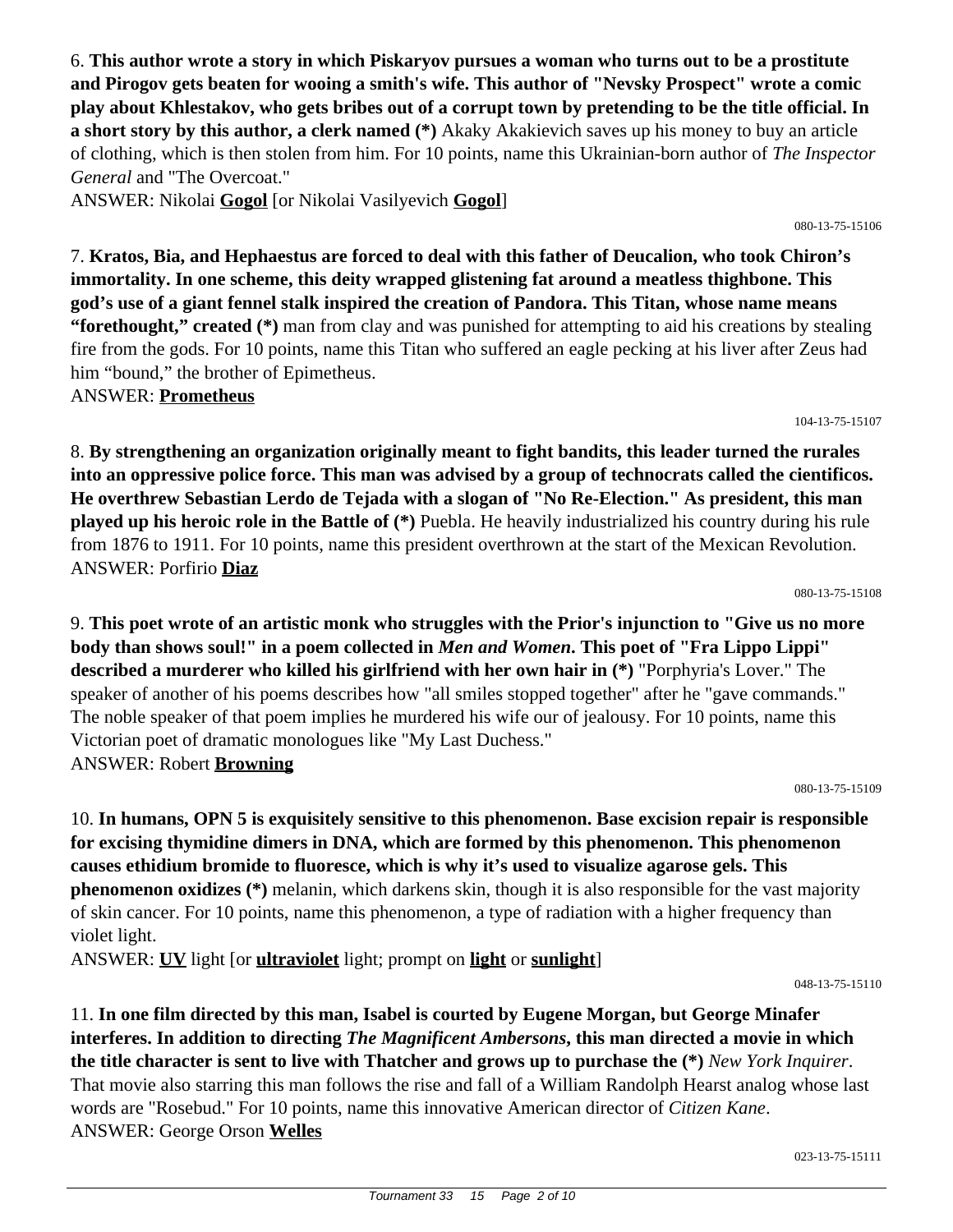12. **When a complex number is input to this function, it returns this function of the modulus plus i times the argument of the complex number. The Euler-Mascheroni constant is the limit of the first n terms of the harmonic series minus this function of n. The Taylor series centered at 1 for this function has the (\*)** alternating harmonic series as coefficients. The derivative of this function of x is one over x. For 10 points, name this inverse of the exponential function. ANSWER: **natural log**arithm

121-13-75-15112

13. **One early leader of this expedition sacked Belgrade before meeting with Peter the Hermit. This expedition was led by a group of princes, one of whom won the Battle of Ascalon. Those leaders included Bohemond of Taranto and Raymond IV of Toulouse. The initial request for this expedition was made at the Council of Piacenza by envoys from Alexius Comnenus. This expedition was called for at the Council of Clermont by (\*)** Pope Urban II. Resulting in the 1099 capture of Jerusalem was, for 10 points, what European invasion of the Holy Land? ANSWER: **First Crusade** [prompt on **crusade**]

149-13-75-15113

14. **This man discussed his theory of language acquisition in** *Verbal Behavior,* **which Noam Chomsky attacked as unscientific. He built an "Air Crib" for infants, which is often confused with the chamber he created to examine animal behavior. He wrote of a utopian community in the novel (\*)** *Walden Two* and his political theory in *Beyond Freedom and Dignity.* He also worked on training pigeons to guide missiles. For 10 points, name this behaviorist psychologist. ANSWER: Burrhus Frederic **Skinner**

121-13-75-15114

15. **These people award a tasty sausage to a beggar who knocks out the "beggar-king" Irus in a fight in one of their many violations of the code of** *xenia***. The maids they sleep with, like Melantho, are hanged for treachery. Led by Eurymachus and (\*)** Antinous, they collectively fail to string an old bow and shoot an arrow through twelve axeheads. They include twelve of the noblest young men in Ithaca. For 10 points, name this group of people massacred by Telemachus and Odysseus for trying to marry Penelope. ANSWER: the **suitors** of Penelope in the *Odyssey* [or obvious equivalents]

080-13-75-15115

16. **Congregations in this faith are known as sosyete, and secret societies in this religion are known as Bizango. Kanzo is an initiation ritual of this religion. Adherents to this faith believe that spirits live in a land known as Ginen, or Africa. Priests in this religion are known as (\*)** mambo and houngan. Manman Brigitte and her husband Baron Samedi are some of this religion's spirits, or Loas. For 10 points, name this religion that is widely practiced in Haiti and might make use of namesake "dolls." ANSWER: **Voodoo** [or **Vodou**; or **Vodun**; or **Vaudou**]

030-13-75-15116

17. **One artist from this country painted the series "Ten Studies in Female Physiognomy," while another painted fifty-three stations along its most vital road. In another painting from this country, rowers huddle in slim boats as a giant (\*)** wave crashes over them. A series of 36 views of a major mountain in this country was created in a genre of woodblock printing called "pictures of the floating world." For 10 points, name this country home to *ukiyo-e* painters like Katsushika Hokusai. ANSWER: **Japan** [or **Nippon**]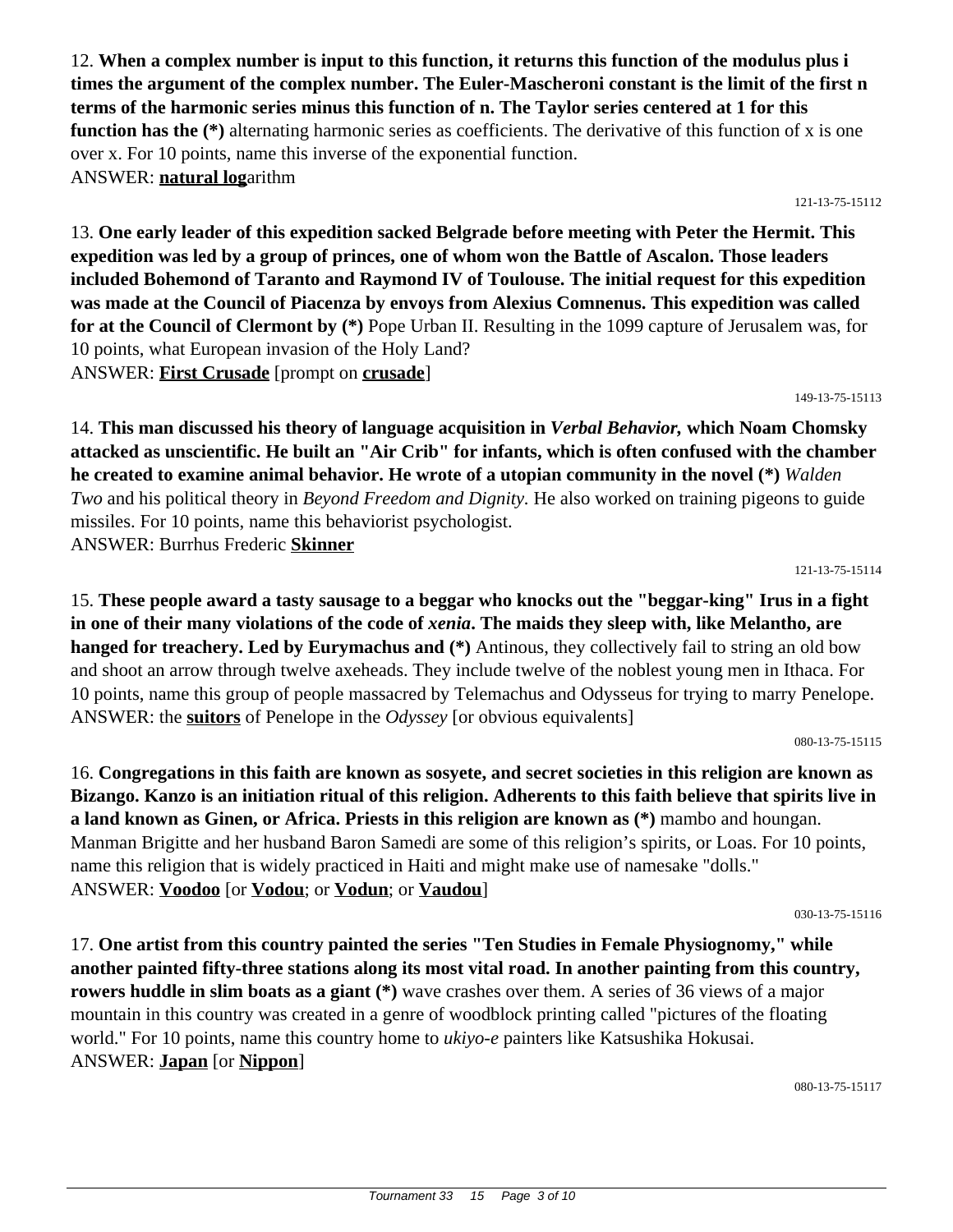18. **Robert Moses led the corporation that ran one of these events in 1964 in Flushing Meadows Park, the same site as the 1939 edition. Daniel Burnham was the Director of Works for one of these events, which occurred on the Chicago Midway and was dubbed the "White City." An X-ray was being displayed at one of these events in Buffalo, but it was not used after a visit to the Temple of Music led to (\*)** William McKinley being killed by Leon Czolgosz (CHOL-gosh). For 10 points, name these international exhibitions of industry and technology. ANSWER: **world**'s **fair**s [or **world**'s **expo**sitions]

121-13-75-15118

19. **The narrator of this work is able to piece together information on the title character from Harmon Gow. The hypochondriac wife of one of the characters claims to care about a broken pickle dish more than anything else. Andrew Hale refuses to provide the title character an advance in his attempt to flee (\*)** Starkfield. The title character becomes an invalid after purposefully running a sled into a tree. For 10 points, name this novel about the husband of Zeena and his doomed love for Mattie Silver, a work by Edith Wharton.

ANSWER: *Ethan Frome*

030-13-75-15119

20. **The main ore of this element always contains trace elements of radium, and technetium is a decay product of this element in that ore. This element's hexafluoride is produced in the gas centrifuge process. One isotope of this element, which is extracted from (\*)** yellowcake, undergoes alpha-decay to form an atom of thorium in the first step of fission. For 10 points, name this element with atomic number 92, which is used as the fuel in nuclear reactors. ANSWER: **uranium** [or **U**]

048-13-75-15120

21. **This substance names rapid oscillations of electron density that occur in conducting materials. One important value used to understand these substances is the distance over which their charge carriers screen out electric fields; that value can be measured using Langmuir probes and is named for Debye. These substances can be confined in a (\*)** tokamak, which uses magnetic fields. These substances are essentially ionized gases. For 10 points, name this state of matter found in stars and the aurora borealis.

ANSWER: **plasma**

048-13-75-15121

22. **This poet, who spent fifty years as editor of the** *New York Evening Post,* **wrote, "These are the gardens of the desert," in "The Prairies." In one poem, he decides that "there is a power" that will "lead [his] steps" as it guides the title bird along the coast. He advises the reader, "approach thy (\*)** grave like one who wraps the drapery of his couch about him" in a poem whose Greek title means "view of death." For 10 points, name this American poet of "To a Waterfowl" and "Thanatopsis." ANSWER: William Cullen **Bryant**

080-13-75-15122

23. **An advocate of collectivist anarchism from this country wrote the work** *Statism and Anarchy***.The word "intelligentsia" was first used to denote a class of intellectuals in this country, which included the author of** *Who is to Blame?***. That author who supported a move toward socialism in this country was Alexander Herzen. Many of this country's intellectuals supported the (\*)** emancipation of its serfs in 1861. For 10 points, name this birthplace of Mikhail Bakunin where Vladimir Lenin led a communist revolution.

ANSWER: **Russia**n Federation [or **Rossiya**; or **Rossiyskaya Federatsiya**]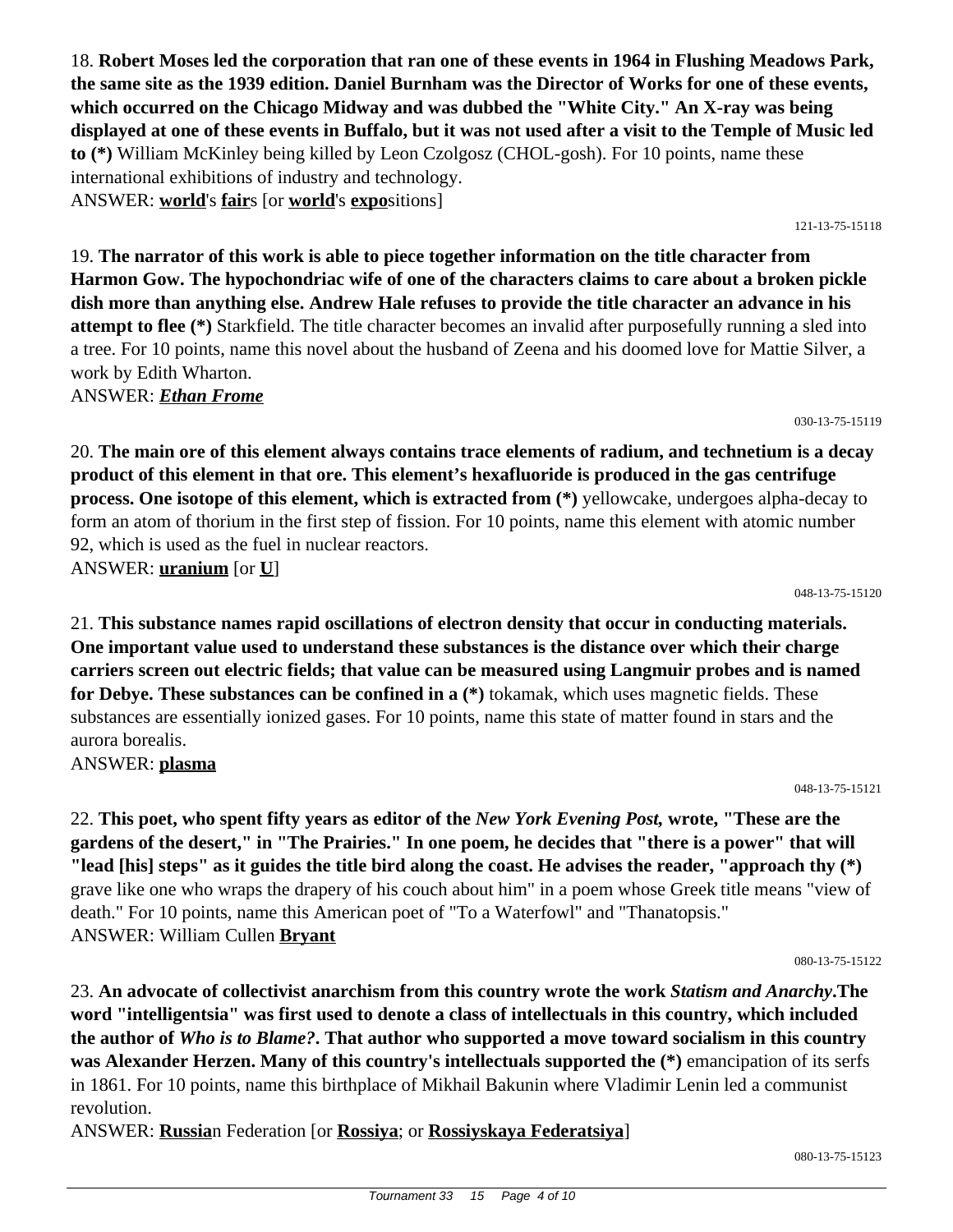

1. This man's *Portrait of Suzanne Bloch* was stolen from the Sao Paulo Museum of Art, but was fortunately recovered. For 10 points each:

[10] Name this Spanish artist of *The Old Guitarist*, a famous work from his Blue Period.

ANSWER: Pablo Ruiz y **Picasso**

[10] This Picasso painting shows five nude prostitutes from a district in Barcelona, two of whom have African-mask-like faces.

ANSWER: *Les Demoiselles d'Avignon* [or *The Young Ladies of Avignon*; or *The Brothel of Avignon*] [10] This most expensive painting of Picasso's dates from his Rose Period. In it, the title figure is clad in all blue, wears a wreath of flowers on his head, and holds the title object.

ANSWER: *Boy with a Pipe* [or *Garcon a la Pipe*]

088-13-75-15201

2. Name these election night media personalities, for 10 points each.

[10] This ABC anchor behaved strangely throughout the night and slurred her words, leading to speculation that she was intoxicated.

ANSWER: Diane **Sawyer**

[10] This former Bush advisor has been barred from making unapproved appearances on Fox News following his on-air argument with anchors who called the election for Obama.

ANSWER: Karl Christian **Rove**

[10] This onetime candidate for the Republican nomination, who previously offered five million dollars for Obama's birth certificate, erroneously tweeted that Obama had lost the popular vote and labeled the election "a total sham and a travesty."

#### ANSWER: Donald John **Trump**

019-13-75-15202

3. One type of this process named for Rayleigh is responsible for the blue color of the sky. For 10 points each:

[10] Name this process in which two things interact and at least one deviates from a straight path. It can be studied by finding a cross-section.

#### ANSWER: **scattering**

[10] In this type of inelastic scattering, an energetic photon scatters off of an electron. The scattered photon has its wavelength increased by the quantity of one minus the cosine of the scattering angle times h over the electron mass times the speed of light.

ANSWER: **Compton** scattering

[10] The photon that undergoes Compton scattering can be an x-ray or this type of very high energy photon. It is one of three basic types of radiation, along with with alpha and beta radiation. ANSWER: **gamma** rays [or **gamma** radiation]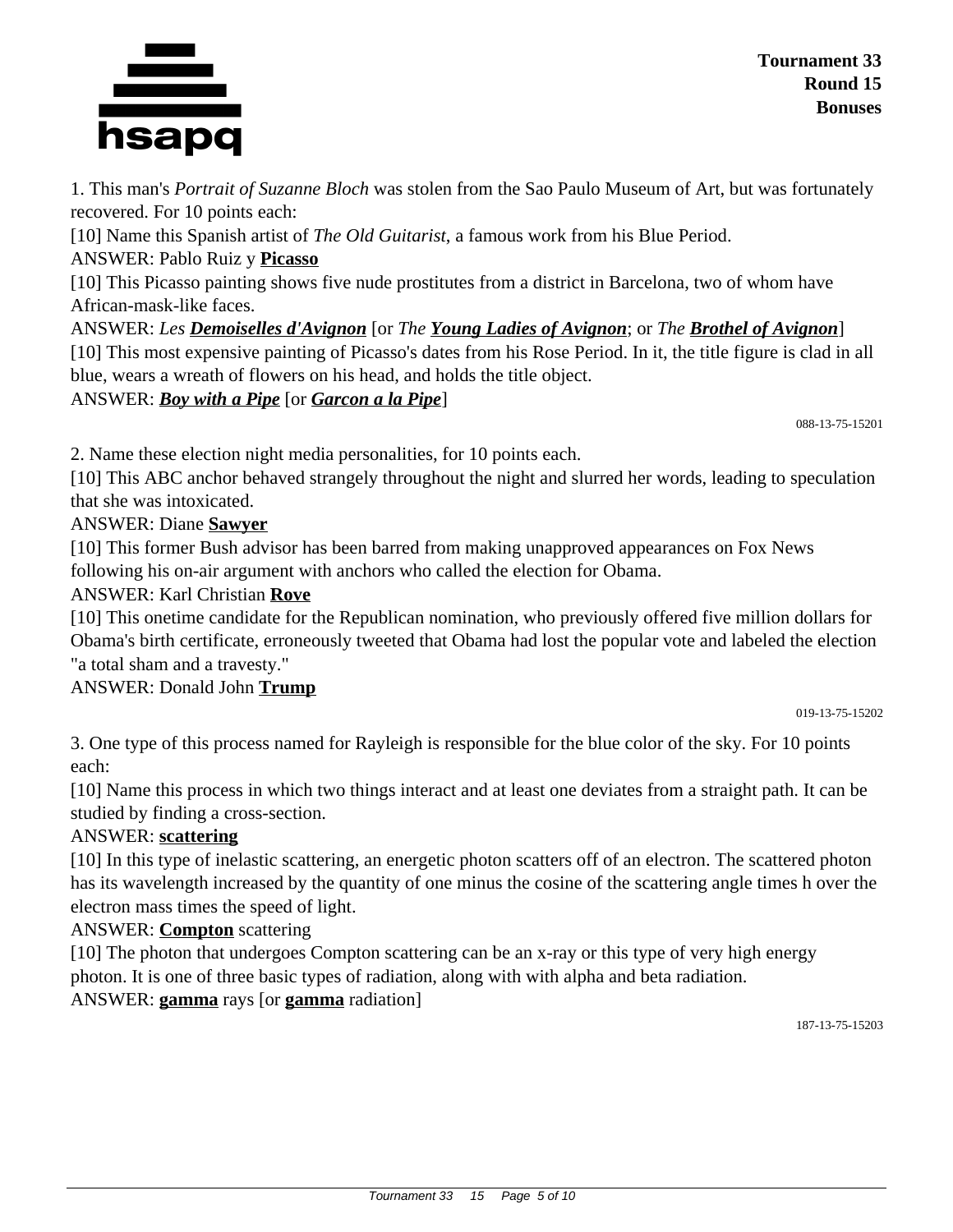4. For 10 points each, answer the following about authors who sought independence for their countries.

[10] This advocate for Cuban independence from Spain wrote the words to the patriotic song

"Guantanamera" in his collection *Versos Sencillos*. He also wrote *Versos Libres*.

### ANSWER: Jose **Marti**

[10] Jose Rizal was an advocate for the independence of this nation from Spain. He wrote about the corrupt Spanish rule of this country in novels such as *Noli Me Tangere* and *El Filibusterismo*.

### ANSWER: The **Philippines**

[10] Nationalist Australian poet Banjo Paterson wrote this poem that asks, "Whose is that jumbuck you've got in your tucker bag?" This poem is about the journeys of a nomadic swagman and is an unofficial national anthem.

#### ANSWER: "**Waltzing Matilda**"

030-13-75-15204

5. Answer the following about Hannah Arendt, for 10 points each.

[10] Hannah Arendt described Adolf Eichmann's attitude as the "banality" of this concept. In religious philosophy, the "problem of" this concept asks how a perfectly good God could let suffering exist. ANSWER: **evil**

[10] Arendt had an affair with this Nazi philosopher when he was twice her age. This man wrote about the need for authenticity within a form of being called Da-Sein in *Being and Time.*

### ANSWER: Martin **Heidegger**

[10] Arendt wrote a long book on *The Origins of* this political system, which she described as susceptible to "radical evil." On either side of the political spectrum, it uses mass mobilization to achieve its ends. ANSWER: **totalitarian**ism

104-13-75-15205

6. The First Fleet brought the first settlers to this country, whose earlier years are documented in a journal kept by Watkin Tench. For 10 points each:

[10] Name this country settled by convicts overflowing from England's penal system.

#### ANSWER: Commonwealth of **Australia**

[10] This governor's attempt to crack down on the New South Wales corps provoked the Rum Rebellion. Earlier, he was captain of the HMS *Bounty* during its mutiny.

#### ANSWER: William **Bligh**

[10] This was the name given to convicts who abandoned the colony to live a life of crime. Heavily romanticized, they included "Mad Dog" Morgan and Ned Kelly.

#### ANSWER: **bushranger**s

080-13-75-15206

7. This novel's title location is purchased by Philip Wakem. For 10 points each:

[10] Name this novel in which both Tom and Maggie Tulliver struggle in a flood at its conclusion.

#### ANSWER: *The Mill on the Floss*

[10] This woman wrote *The Mill on the Floss*. Her other novels include *Silas Marner* and *Middlemarch.*

ANSWER: George **Eliot** [or Mary Ann **Evans**]

[10] This woman is the protagonist of *Middlemarch* who marries Edward Casaubon.

ANSWER: **Dorothea** Brooke [or Dorothea **Brooke**]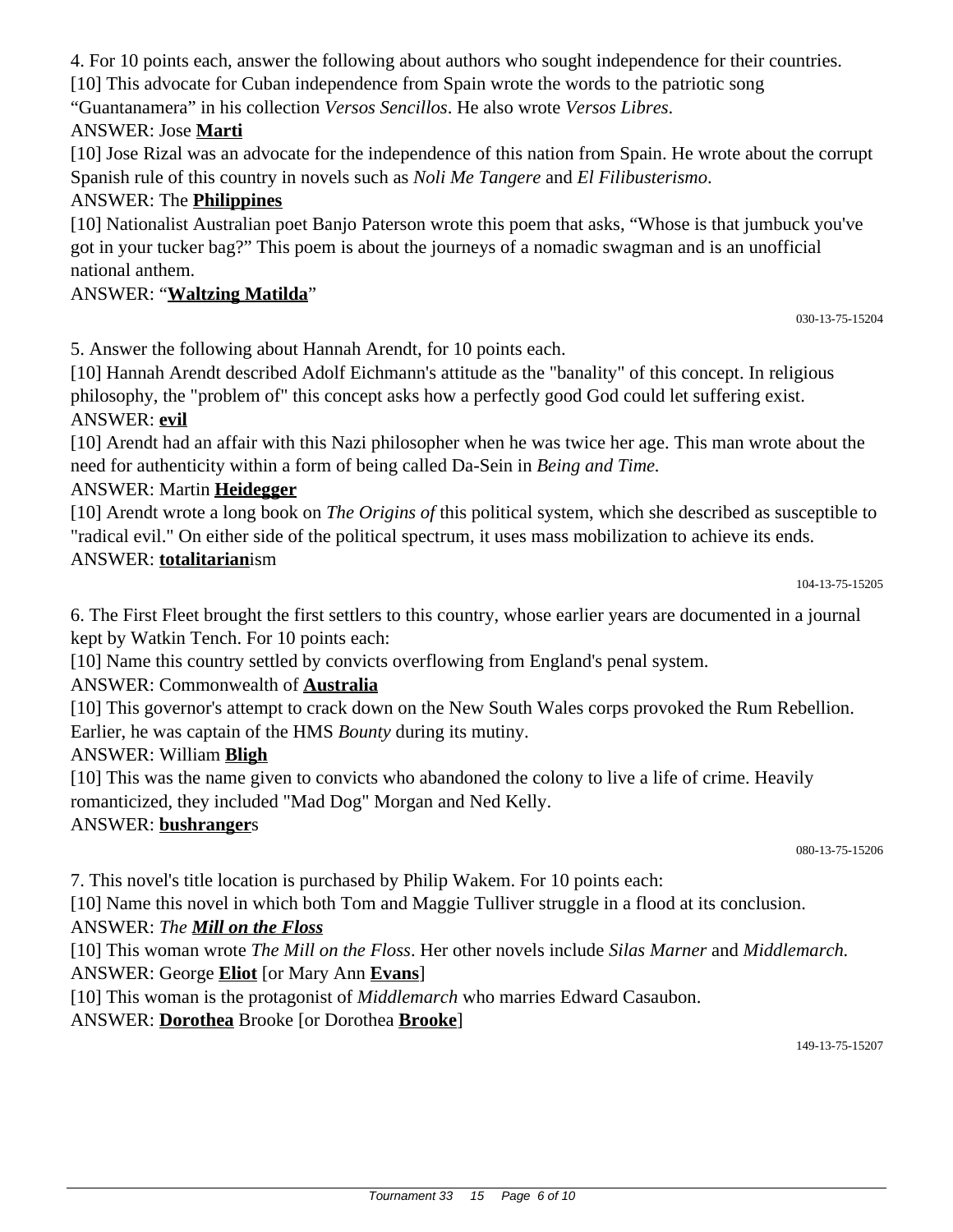8. Name these areas of the brain useful for memory, for 10 points each.

[10] This lobe of the brain is the closest to the forehead. A part of the cortex in this lobe aids in short-term working memory, responsible decisions, and impulse control.

### ANSWER: **frontal** lobe [or **prefrontal** cortex]

[10] This animal-shaped area within the medial temporal lobes helps the brain amplify and consolidate memories.

## ANSWER: **hippocampus**

[10] Fearful or emotional memories activate this part of the limbic system, whose name is Greek for "almond" and which fires rapid signals when a person is under threat.

### ANSWER: nucleus **amygdala**e

9. This poem begins, "Ay, tear her tattered ensign down!" For 10 points each:

[10] Name this poem that describes a ship whose deck was "once red with heroes' blood." This poem claims that it is "better that her shattered bulk should sink" than anything else.

### ANSWER: "**Old Ironsides**"

[10] This Fireside poet wrote "Old Ironsides." He also wrote *The Autocrat of the Breakfast Table.* ANSWER: Oliver Wendell **Holmes**

[10] Holmes also wrote this poem whose title object is a "ship of pearl." This poem contains the line, "Build thee more stately mansions, O my soul."

### ANSWER: "The **Chambered Nautilus**"

149-13-75-15209

104-13-75-15208

10. This plan fatally assumed that Britain would not respond to a violation of Belgian neutrality by sending an expeditionary force. For 10 points each:

[10] Name this German plan to deal with a large European war. According to this plan, Germany would launch a lightning-strike against France before Russia could mobilize, thus avoiding a war on two fronts. ANSWER: **Schlieffen** Plan

[10] The Schlieffen Plan's failure led to the adoption of this form of warfare-by-attrition that characterized World War I. In it, soldiers holed up in excavations separated by "no-man's land."

ANSWER: **trench** warfare

[10] The British and French pushed back the planned German advance at the First Battle of the Marne. At that battle, 6,000 reinforcements from Paris arrived in this kind of vehicle thanks to Joseph Gallieni. ANSWER: **taxi**cabs [or **cabs**; or **taxis**; prompt on **cars**]

080-13-75-15210

11. Name these buildings that were at some point the tallest in the world, for 10 points each.

[10] In 1931, this New York skyscraper beat out the Chrysler Building to become the tallest structure in the world. Now, it's not even as tall as the One World Trade Center in its own city.

#### ANSWER: **Empire State** Building

[10] This Cesar Pelli-designed structure in Kuala Lumpur held the distinction from 1998-2004. It has a distinctive skybridge.

ANSWER: **Petronas** Twin Towers [or Menara Berkembar **Petronas**]

[10] More recently, the Burj Khalifa dwarfed this environmentally-friendly skyscraper, found in the largest city of an Asian island

# ANSWER: **Taipei 101** [or **Taipei World Financial Sector**; or **Taipei International Financial Center**]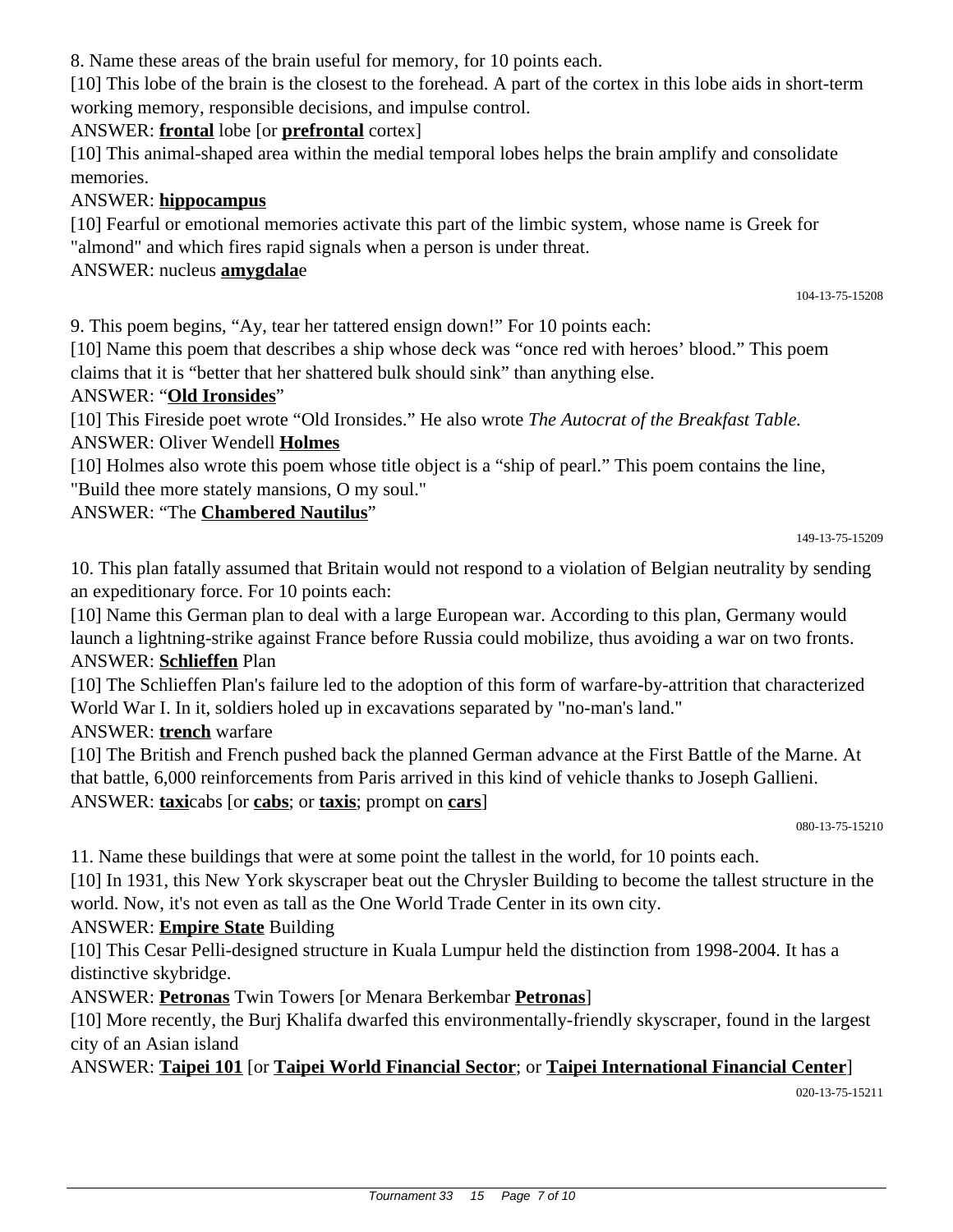12. Name these TV shows featuring Bryan Cranston, for 10 points each.

[10] Cranston has won three Best Actor Emmys for playing meth lab proprietor Walter White in this AMC drama.

## ANSWER: *Breaking Bad*

[10] On this show, Cranston played the beleaguered Hal, who revealed late in the show's run that he skipped work to go to an amusement park every Friday in order to deal with the stress of his assertive wife Lois and five misfit sons.

### ANSWER: *Malcolm in the Middle*

[10] Cranston made five appearances as dentist Tim Whatley on this 1990s sitcom; his antics included angering the title character with an insincere conversion to Judaism.

ANSWER: *Seinfeld*

13. These bodies of water can be formed by the drowning of a river valley. For 10 points each:

[10] Identify these bodies of water, into which rivers flow, that are open to the sea, thus having a gradient of salinity from fresh water to brackish water to ocean water.

#### ANSWER: **estuary**

[10] Examples of drowned river valleys include this East Coast bay. In terms of the ratio of the land area of its watershed to the volume of its waters, it is by far the largest estuary in the world.

#### ANSWER: **Chesapeake** Bay

[10] The Chesapeake Bay typically has two layers of water; the top flows towards the Atlantic while the bottom flows up the Bay. It is thus an example of this occurrence, where different values for salinity and temperature cause the separation of a water column into distinct layers.

#### ANSWER: **stratification**

14. For 10 points each, name these creators of literary vampires.

[10] This author alluded to a fictitious story about a dying governess who is turned into a vampire by a cat in his *Portrait of the Artist as a Young Dog,* which includes many stories about his native Wales.

#### ANSWER: Dylan **Thomas** [or Dylan Marlais **Thomas**]

[10] This poet described her husband Ted Hughes as "the vampire who said he was you and drank my blood for a year" in her poem "Daddy," written four months before her 1963 suicide.

#### ANSWER: Sylvia **Plath**

[10] Invisible Brazilian vampires torment the protagonist of "La Horla," a novella by this French author of the short stories "The Necklace" and "Ball of Fat."

ANSWER: Guy de **Maupassant** [or Henri Rene Albert Guy de **Maupassant**]

15. This being created much of the modern landscape when it moved about during the Dreamtime, and in some tales it returned to the waterholes. For 10 points each:

[10] Give the general term for this divine beast and creator god of Australian aboriginal mythology.

# ANSWER: the **Rainbow Serpent** [or **Rainbow Snake**]

[10] Another mythical rainbow is this bridge guarded by Heimdall, which links the human world of Midgard to the divine world of Asgard. It will burn at Ragnarok.

#### ANSWER: **Bifrost** bridge

[10] In some myths from this country, the Floating Bridge from which Izanagi and Izanami descend is a rainbow. Other gods from here, the *kami*, include the sun goddess Amaterasu, whose ancestry of the emperors was renounced by Hirohito.

ANSWER: **Japan** [or **Nippon**; or **Nihon**]

<sup>019-13-75-15214</sup>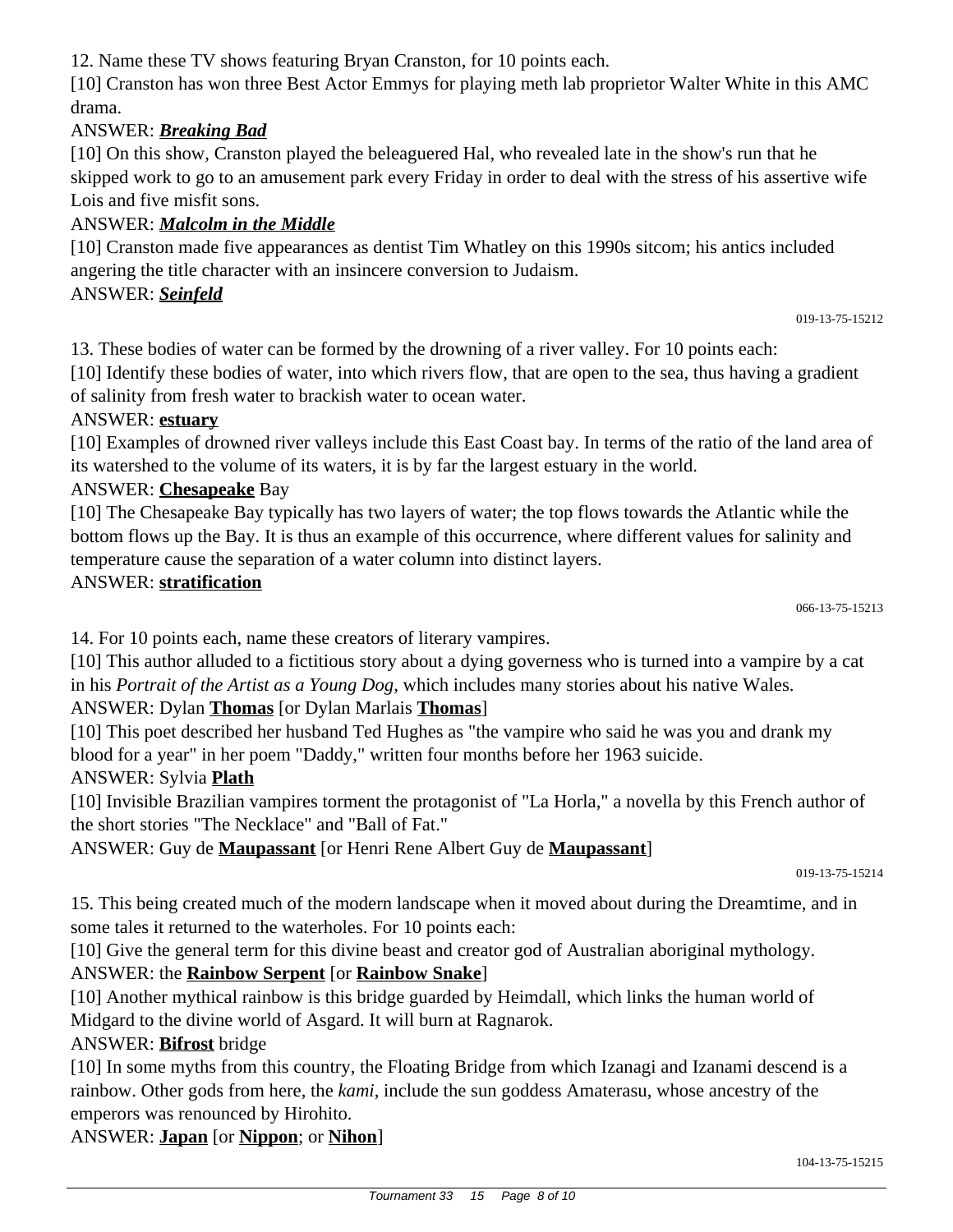16. It equals zero for a SHE cell, or standard hydrogen electrode. For 10 points each:

[10] Name this quantity, which measures the voltage that results from a half-reaction in which a species gains electrons.

## ANSWER: standard **reduction potential**

[10] In one of these electrochemical cells, under standard conditions, the overall cell potential can be calculated by subtracting the reduction potential of the anode from that of the cathode.

### ANSWER: **galvanic** cell [or **voltaic** cell]

[10] At non-standard conditions, the Nernst equation predicts that the reduction potential of a SHE cell will increase at small values of this quantity, the negative log of the concentration of hydronium ions. It equals seven for water.

#### ANSWER: **pH** [or **power of hydrogen**]

190-13-75-15216

17. The British West Africa squadron was created to police this activity, whose end was sought by William Wilberforce. For 10 points each:

[10] Name this deplorable activity, a leg of the "triangle trade" that occurred along the "middle passage." ANSWER: Atlantic **Slave Trade** [do not accept or prompt on "slavery"]

[10] Some of the worst conditions of slavery in the British Empire were found in this sugar-producing colony. Its city of Port Royal was an important base for pirates.

#### ANSWER: **Jamaica**

[10] Another important icon in the abolitionist movement was this former slave who settled in London. He detailed his many travels in his "Interesting Narrative."

ANSWER: Olaudah **Equiano** [or Gustavus **Vassa**]

18. The protagonist of one novel by this man wants to study at Christminster. For 10 points each:

[10] Name this author of *Jude the Obscure.* Gabriel Oak sees Bathsheba Everdene ride into town at the start of this man's *Far from the Madding Crowd.*

#### ANSWER: Thomas **Hardy**

[10] At the start of this Hardy novel, a drunken hay-trusser named Michael Henchard auctions off his wife Susan and his daughter Elizabeth-Jane to Mr. Newson.

#### ANSWER: *The Mayor of Casterbridge*

[10] In this other Hardy novel, originally called *The Mellstock Quire*, Dick Dewy is attracted to Fancy Day, to whom Mr. Maybold proposes.

#### ANSWER: *Under the Greenwood Tree*

149-13-75-15218

19. Article I, Section 2 of the Constitution mandates this procedure to occur every ten years and be used in the apportionment of Congressional seats. For 10 points each:

[10] Name this procedure that counts and gathers basic demographic information on every person in the United States.

#### ANSWER: United States **Census**

[10] The time it took compiling census data was halved by the tabulating machine of this man. His machine used punched cards to store information for each returned form, which were then read electronically.

#### ANSWER: Herman **Hollerith**

[10] Hollerith's company merged with two others to form Computing Tabulating Recording Company, which later changed its name to this. This company was one of the earliest computer manufacturers and was responsible for the chess champion Deep Blue.

# ANSWER: **IBM** [or **International Business Machines** Corporation]